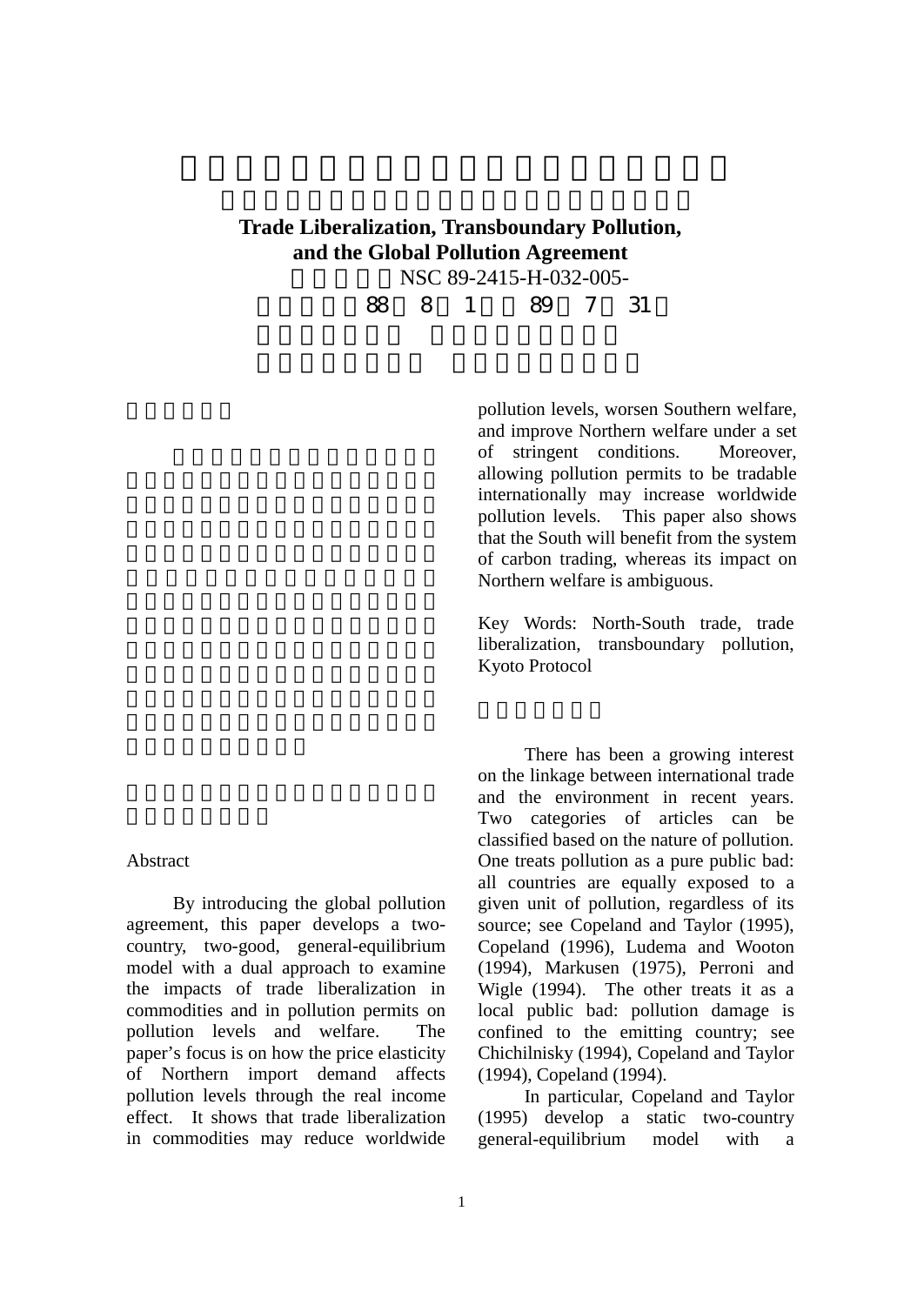continuum of goods differing in their pollution intensity of production. Assuming that pollution is a pure public bad, they obtain the following results. Free trade raises worldwide pollution levels if income differs substantially across countries. Northern countries lose but Southern countries gain from trade, if trade equalizes factor prices. International trade in pollution permits can lower worldwide pollution levels even when the government's supply of permits is unrestricted. In their paper, Copeland and Taylor assume that both Northern and Southern governments choose their own pollution target efficiently, however, this assumption may not be fulfilled if we consider the global pollution agreement signed just recently.

During December 1997, a major world conference took place in Kyoto, Japan, paving the way forward for environmental stability for years to come. In the end, the conference concluded a global pollution agreement, the Kyoto Protocol to the United Nations Framework Convention on Climate Change, hereinafter referred to as the Kyoto Protocol. As quoted in the Kyoto Protocol, 38 industrialized countries were required to reduce their greenhouse emissions by an average of 5 percent from 1990 levels by between 2008 and 2012. However, many developing countries are allowed to set their own voluntary reduction targets. Moreover, some countries suggest that countries who do not meet their own emissions targets can strike deals with nations that do better than required and buy their excess quota: a process now known as "carbon trading." Thus, it should be reasonable to assume that the pollution permits supplied in the North are fixed at a given level, while those in the South are determined by an efficient condition.

As a result of the Uruguay Round of multilateral trade negotiations, participating nations agreed to open markets to promote trade. It is noteworthy that it is quotas rather than tariffs which constitute a major constraint on imports by developing countries. Moreover, trade negotiations between the North and South in recent years have shifted away from focusing on restricting Southern firms' access to Northern markets as a means of expanding Northern firms' access to Southern markets. This kind of trade policy was dubbed voluntary import expansion (VIE) by Bhagwati (1987). A VIE agreement sets a target level or target share for import sales in a domestic market. Hence, we use a relaxation in Southern import quotas to represent trade liberalization in commodities.

Introducing the global pollution agreement, this paper's purpose is to examine the impacts of trade liberalization in commodities and in pollution permits on pollution levels and welfare by using a two-country, two-good, general-equilibrium model with a dual approach. This model differs from that of Copeland and Taylor (1995) in two respects. Firstly, by introducing the global pollution agreement, Northern pollution levels are regulated at five percent below the levels in the year 1990 for each Northern country. Thus, the changes in worldwide pollution levels depend solely on the changes in Southern pollution levels. Secondly, by using a general-equilibrium model with a dual approach, we can examine the role of the traditional price elasticity of import demand, which cannot be derived by Copeland and Taylor's model, on the changes of the pollution levels and welfare.

To demonstrate the importance of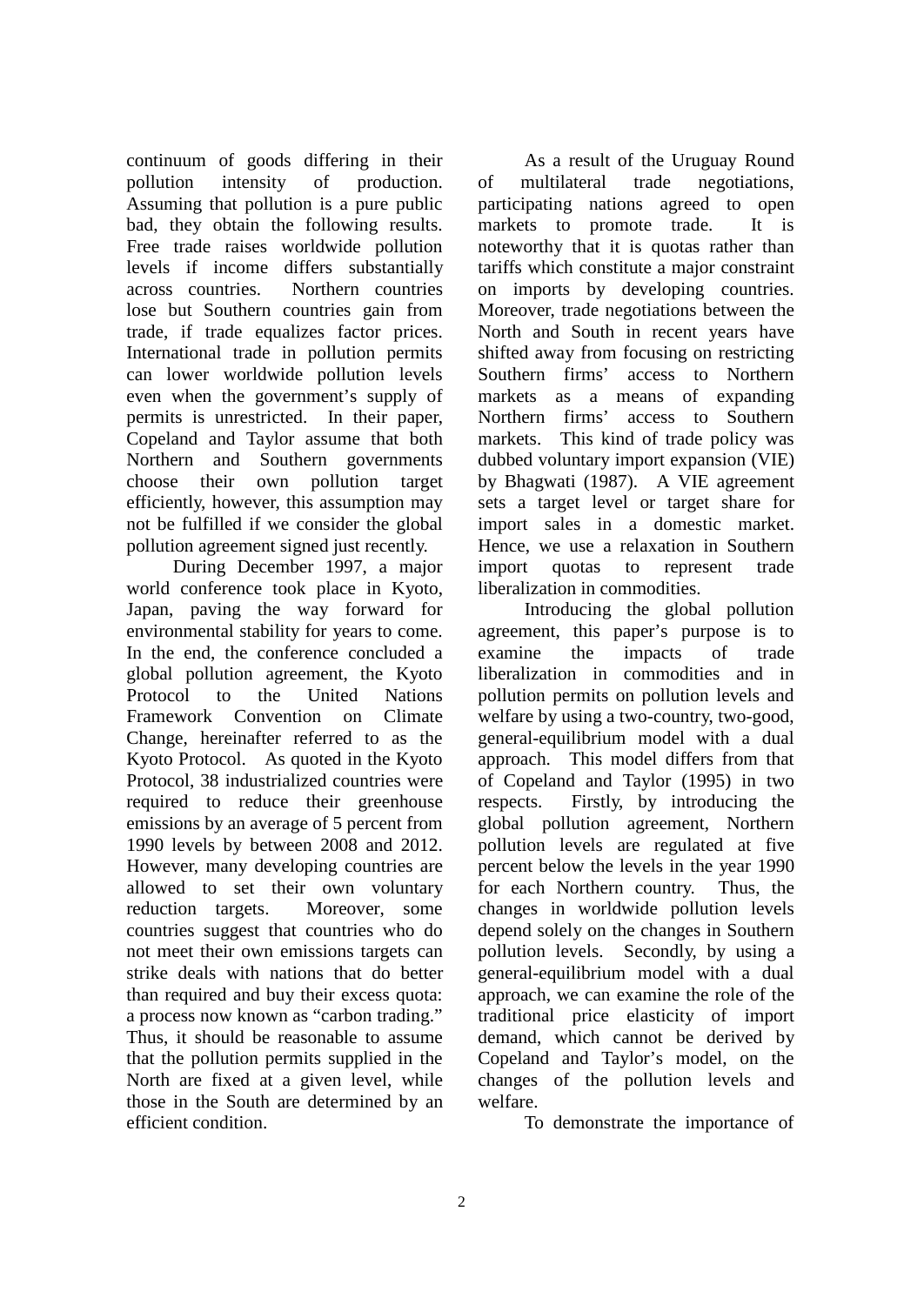the price elasticity of Northern import demand, we derive that the real income effect exists in the impacts of trade liberalization in commodities and in pollution permits on Southern and worldwide pollution levels. Since pollution quality is a normal good, Southern and worldwide pollution levels fall if the real income goes higher. We show that the smaller the elasticity is, the larger the impact of trade liberalization on the terms of trade is. The elasticity can affect Southern and Northern welfare (i.e., real income) via the terms-of-trade effect. Therefore, the elasticity can in turn change Southern and worldwide pollution levels through changing real income. Accordingly, the paper's focus is thus on how the price elasticity of import demand affects the pollution levels and welfare.

We consider a standard two-country, two-good, general-equilibrium trade model with a dual approach, and modify it to allow for pollution. There are two countries: the highly-developed North and the less-developed South. Northern variables are indicated by an asterisk (\*). Each country consists of two industries: the dirtier good,  $X_1$ , and the cleaner good, *X*2 . South exports the dirtier product, and North exports the cleaner product. Good  $X_1$  is chosen as a numeraire. Pollution is modeled as a by-product of goods production. It is assumed that pollution is a pure public bad. Pollution adversely affects the consumers' utility no matter where they live, but it does not generate external effects to production functions.

Suppose that the utility function takes the form of  $U(C_1, C_2, Z^W)$ , which is a function of good  $X_i$ 's consumption,  $C_i$ and worldwide pollution levels  $Z^W$ . This means that pollution is a pure public bad.

Equivalently, the consumer's preferences can be represented with an expenditure function  $E(P, Z^W, u)$ , which is derived by  $E(P, Z^W, u) = \min \{C_1 + PC_2 : U(C_1, C_2,$  $Z''$ )  $\geq u$ }. Function *E* is the minimum cost of attaining utility level *u*, given the price ratio *P* and worldwide pollution levels. Moreover, *E* is concave in *P*, non-decreasing in *P*, and increasing in *u*.

As is the convention in international trade literature, the private sector maximizes the country's national income. This yields a *GNP* function *<sup>G</sup>* (*P, <sup>s</sup>*), which is obtained from  $G(P, s, v) = \max$ .  $\{X_1 + PX_2 - s \, Z: (X_1, X_2, Z) \in T(v)\}$ , where  $X_i$  is the output of good  $X_i$ , *s* denotes the pollution-permit price, *Z* represents Southern pollution levels, *T* is the production transformation function, and *<sup>v</sup>* denotes the endowments of inputs vector. Function  $G(P, s)$  is the maximum value of national income, given production technology  $T$  and factor endowments  $\nu$ . This function, *<sup>G</sup>*, satisfies the standard properties of a restricted profit function, and is convex in  $(p, s)$ .

In the beginning, we assume that the South imposes a quota restriction to her commodity imports, whereas there is no international trade in pollution permits. The South's consumer expenditure equals the net value of output plus pollution tax and quota rents, which are collected by the Southern government through the auctioning off of import licenses and through the consumer rebate. The definition of the North's consumer expenditure is the same as that for the South except that the commodity quota rents are replaced by the pollution-permit quota rents. Thus, Southern and Northern budget constraints are, respectively, expressed as:

$$
E(P, Zw, u)
$$
  
=  $G(P, s) + sZ + (P - P^*)Q$ , (1)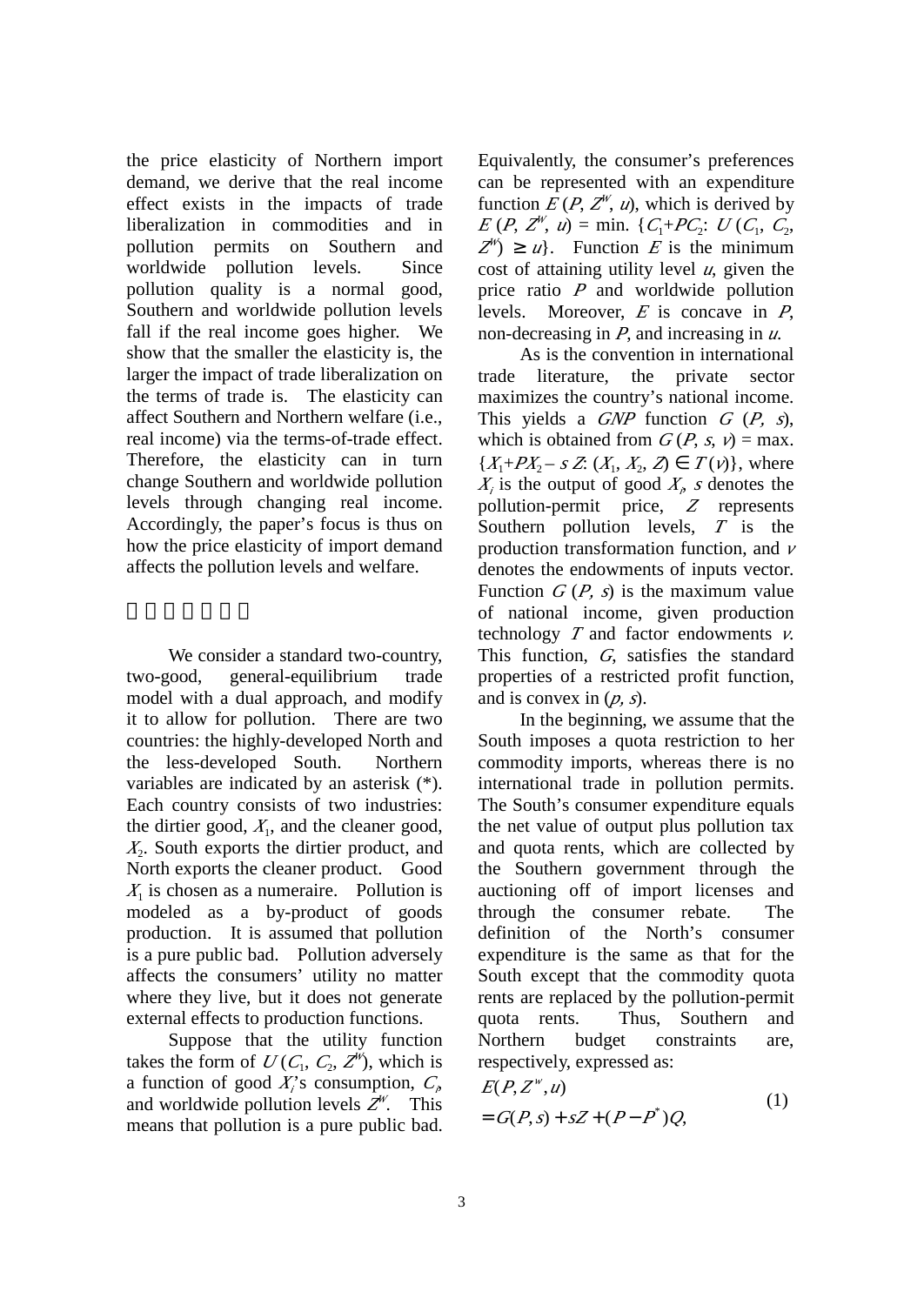$$
E^*(P^*, Z^*, u^*)
$$
  
=  $G^*(P^*, s^*) + s^* Z^* + (s^* - s)Q_z,$  (2)

where *Q* denotes the commodity import quotas imposed by the Southern government;  $Q_z$  represents the import quotas of pollution permits set by the Northern government. Initially, *Q<sub>z</sub>* equals zero due to the assumption that there is no international trade in pollution permits in the beginning. Northern pollution levels  $Z^*$  are assumed to be fixed in compliance with the restriction set by the Kyoto Protocol. The left-hand side (LHS) of (1) and (2) represents the country's total expenditure, while the right-hand side (RHS) denotes the country's aggregate income.

Worldwide pollution levels can be obtained from aggregating the pollution levels in the North and South. This can be expressed as

$$
Z^w = Z + Z^*.
$$
 (3)

The Southern government's problem is to choose an optimal amount of pollution levels to maximize her welfare, taking as given consumer and producer behavior. We assume that the Southern government treats the terms of trade as given when choosing her environmental policy. Thus, maximizing the Southern utility level with respect to pollution permits, and treating the terms of trade as given, yields:

$$
s = E_z(P, Z^w, u), \tag{4}
$$

where  $E_z \equiv \frac{\partial E}{\partial Z}$  represents the direct marginal pollution damage to Southern consumers caused by pollution. The optimal condition requires that the government set the pollution tax equal to the direct marginal pollution damage to consumers caused by pollution.

By the envelope theorem, the equilibrium condition for Northern and Southern pollution permits requires that the domestic demand for pollution permits be equal to supply:

$$
Z - Q_z = -G_s(P, s),\tag{5}
$$

$$
Z^* + Q_z = -G_s^*(P^*, s^*), \tag{6}
$$

where  $-G<sub>c</sub> \equiv -\theta \, G/\theta \, s$  denotes the demand for Southern pollution permits. The LHS of (5) and (6) denote the net supply of pollution permits, which equal the pollution amount set by the government minus (plus) the exported (imported) pollution permits. The RHS represent the demand for pollution permits.

Since we assume that there is a quota restriction to Southern imports, the equilibrium condition for good  $X_2$  requires that domestic demand be equal to its supply. This can be described as:

$$
E_p(P, Z^w, u) = G_p(P, s) + Q,\tag{7}
$$

$$
E_p^*(P^*, Z^w, u^*) = G_p^*(P^*, s^*) - Q, \quad (8)
$$

where  $E_p \equiv \frac{\partial E}{\partial P}$  denotes the consumer's compensated demand function. The LHS of (7) and (8) is the demand for good  $X_2$  in each country. The RHS of (7) and (8) represents the net supply of good  $X_2$ , which equals its domestic output  $G_P$  plus (minus) imports (exports). Thus, (7) and (8) constitute the market-clearing conditions for good  $X_2$ . By Walras's law, the market of good  $X_1$  is also cleared. Note that the budget constraints along with the market-clearing conditions imply balanced trade for both countries.

With the aid of the above model, we obtain the following results. By introducing the global pollution agreement, this paper has examined the impacts on pollution levels and welfare from trade liberalization in commodities and in pollution permits. The focus of this paper has been the real income effect in determining Southern and global pollution levels. We show that the price elasticity of Northern import demand is the crucial factor in the real income effect. Moreover, this elasticity can affect Northern and Southern welfare via